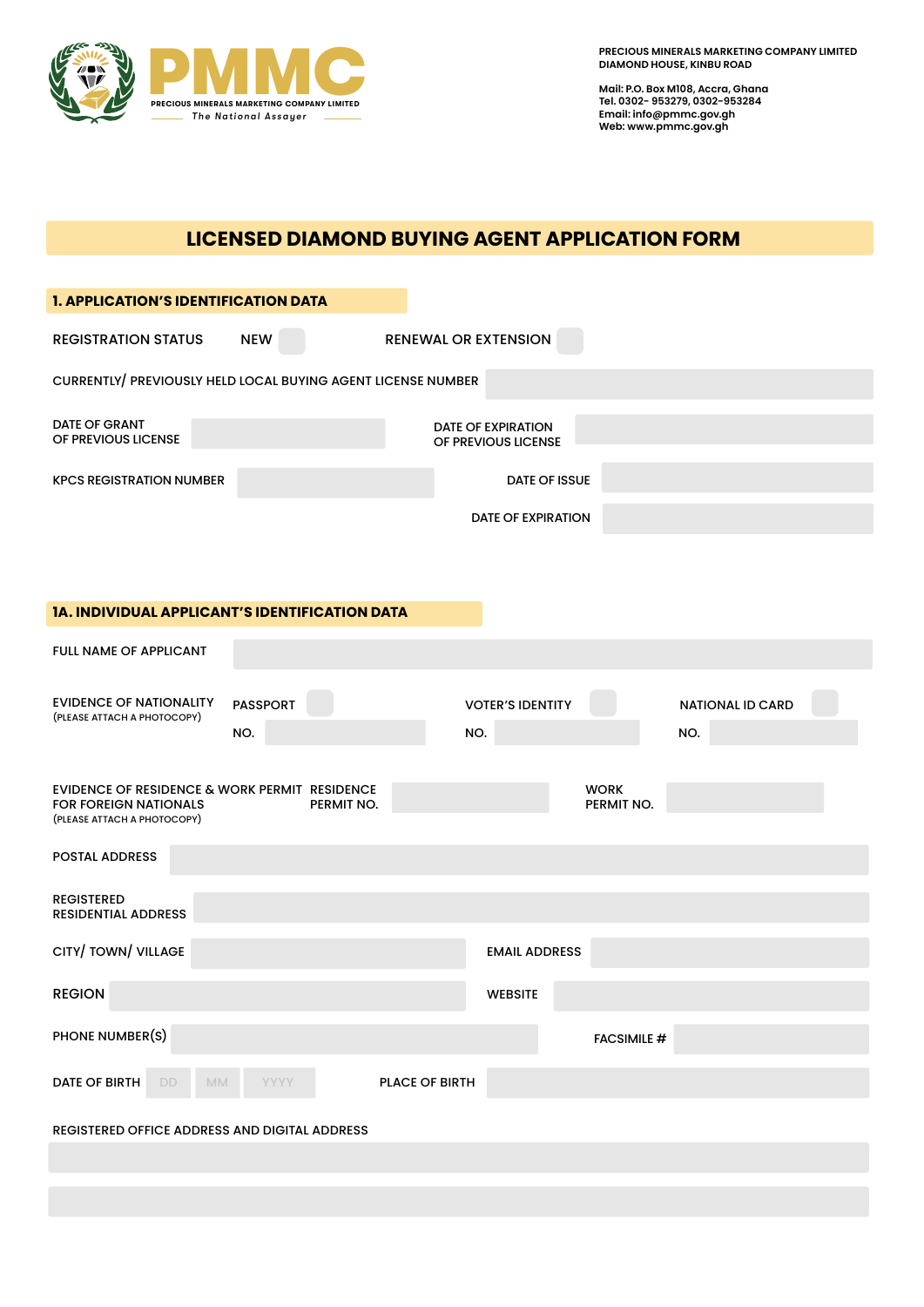| <b>2. MINERAL RIGHTS DETAILS</b>                                                         |                                                           |             |
|------------------------------------------------------------------------------------------|-----------------------------------------------------------|-------------|
| CAPITAL FOR PRECIOUS MINERAL TRADING                                                     |                                                           |             |
| OPERATIONAL AREA OF INTEREST                                                             |                                                           |             |
| MINERAL (S) FOR WHICH IT IS INTENDED                                                     |                                                           |             |
| <b>3. BANKING DETAILS</b>                                                                |                                                           |             |
| NAME AND ADDRESS OF BANKERS                                                              |                                                           |             |
| <b>ACCOUNT NUMBER(S)</b>                                                                 | FIXED PHONE LINE #                                        |             |
| <b>WEBSITE</b>                                                                           | <b>FACSIMILE #</b>                                        |             |
| <b>EMAIL ADDRESS</b>                                                                     |                                                           |             |
| <b>4.UNDERTAKING</b>                                                                     |                                                           |             |
| Ι,                                                                                       | solemnly and sincerely declare that the above information |             |
| (Applicant/Representative)<br>submitted is true and correct to the best of my knowledge. |                                                           |             |
|                                                                                          |                                                           |             |
| SIGNATURE/THUMBPRINT                                                                     | <b>DATE</b>                                               |             |
| CRIMINAL CONVICTION RECOMMENDATION (TO BE OBTAINED FROM THE POLICE CID HEAD QUARTERS)    |                                                           |             |
|                                                                                          |                                                           |             |
|                                                                                          |                                                           |             |
|                                                                                          |                                                           |             |
|                                                                                          |                                                           |             |
|                                                                                          |                                                           |             |
|                                                                                          |                                                           |             |
| SIGNATURE/THUMBPRINT                                                                     | <b>FULL NAME</b>                                          | <b>DATE</b> |